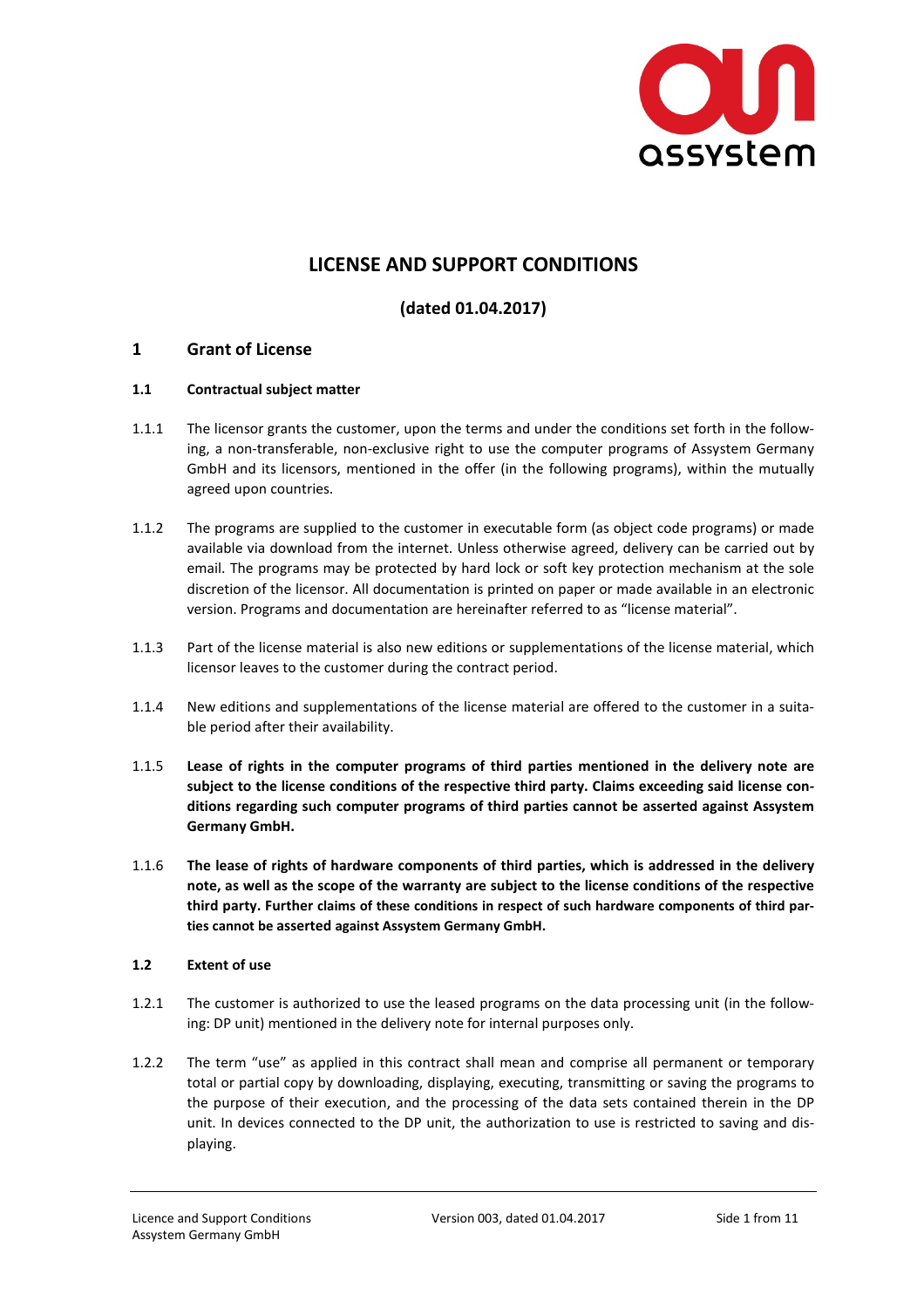

- 1.2.3 If the DP unit mentioned in the delivery note is temporarily not operating, customer is entitled to use the programs and data sets during this period on another data processing unit. In all other cases, using the programs on another DP unit than the indicated one requires licensor's written consent.
- 1.2.4 The customer is not authorized without separate written agreement to make the programs available within a local network to other data processing units than the one indicated in the delivery note.
- 1.2.5 License material handed over as printout may only be copied with licensor's written consent.
- 1.2.6 Part of the contractual use is the generation of backup copies.
- 1.2.7 The customer is authorized to connect the leased programs to other computer programs. The applicant documentation may contain a description of the interfaces intended therefore. Furtherreaching changes of the programs and error corrections are only permitted to the extent needed for the purposeful use of the programs. Decompilation of the programs into another display form is prohibited. A partial translation of the code version for the purpose of generating interoperability of an independently generated computer program with a leased computer program or with other computer programs under the restrictions indicated are  $-$  under § 69 e UrhG  $-$  exempted therefrom.
- 1.2.8 The customer is entitled to sell the right to use each program in an executable form (object code program, not source code program) to third parties if he renounces use of the program and if the other party accepts the license conditions in a declaration to Assystem Germany GmbH before receipt of the data carriers with the program.

 If the customer is entitled to use a program on various DP units, he may transfer the right to use only to a third party as a whole, upon prior written approval of Assystem Germany GmbH. The customer may revoke this restriction if he completes the right of use for individual DP units, i.e. that he balances the received quantity discount – related to the number of DP units for which he wants to transfer the right of use.

## **1.3 Protection of the license material**

- 1.3.1 Irrespective of the rights of use granted under no. 1.2, customer acknowledges and agrees that Assystem Germany GmbH or its licensors are the owners of license material including all versions, translations, compilations, modifications and derivative works thereof, all object code, source code, flow charts, and documentation related thereto, and all proprietary and intellectual property rights, trade secrets, know-how and confidential information, embodied in or used in connection therewith. Assystem Germany GmbH and its licensors hereby reserve all rights, title, and interest in and to such license material, except for the limited right and license expressly granted herein. Customer will not contest the rights of Assystem Germany GmbH and its licensors or engage in any conduct contrary to those rights. This contract does not convey to customer any right, title, interest or ownership of the license material other than the rights of limited use set out in this agreement.
- 1.3.2 All license materials contain material that is protected by European Union, United States and international copyright and trade secret laws and by international treaty. Customer shall not alter, re-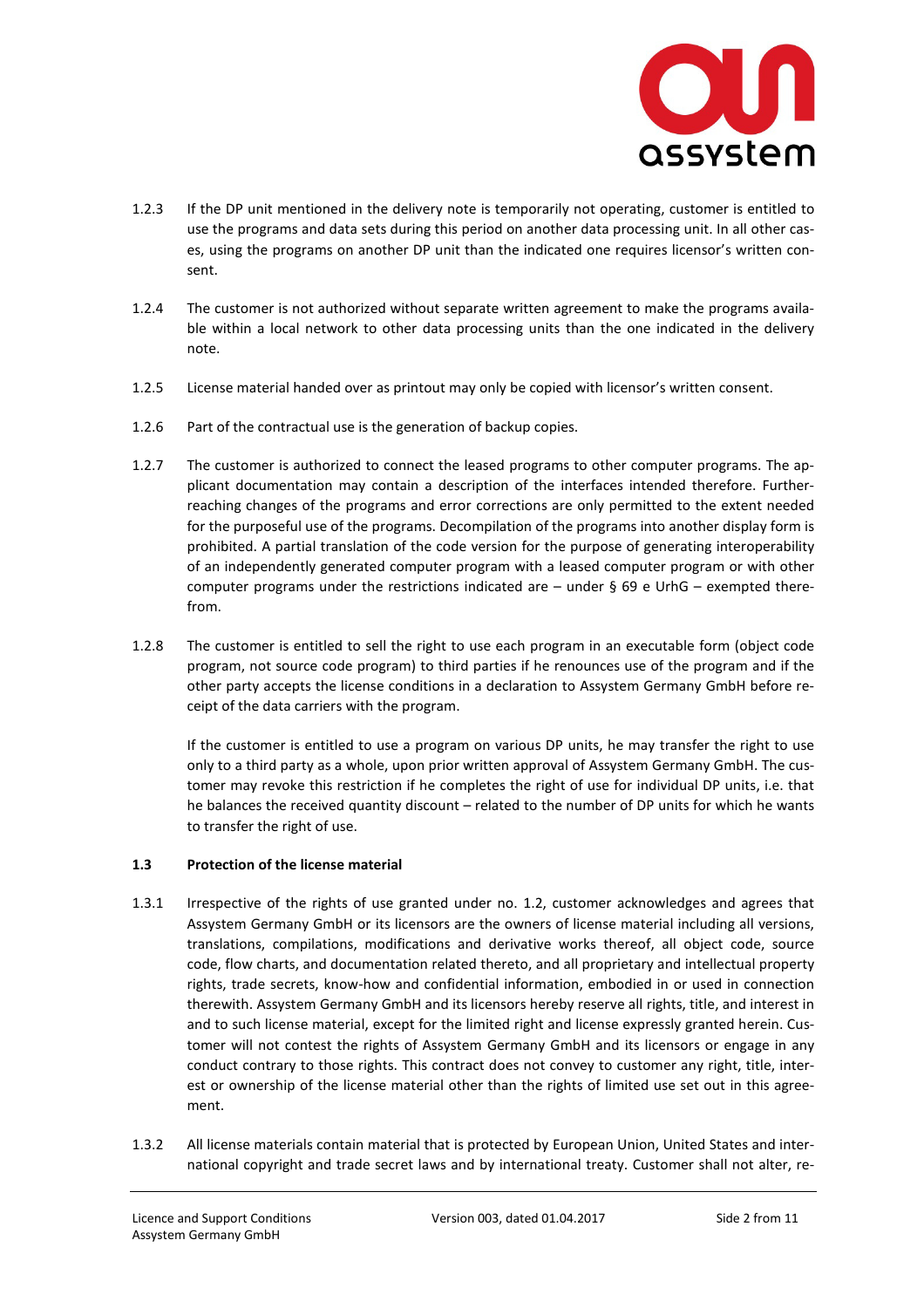

move or obstruct the display of, and will reproduce accurately and faithfully, and include, all of Assystem Germany GmbH's and its licensors' copyright, trademark, and other proprietary and intellectual property rights notices on or in any copies of the license materials and materials, including partial copies and copied materials in derivative works.

- 1.3.3 The license material are the confidential information of Assystem Germany GmbH and its licensors. The customer undertakes to neither make the license material accessible to third parties in its original nor in the form of complete or partial copies without written consent by licensor. This is also true for the case of a complete or partial sell or breakup of customer's company. Employees of customer or other persons are not considered as third parties as long as they are entrusted with the use the license material according to the contract.
- 1.3.4 Customer's use of the license material is subject to the following restrictions. Customer shall not:
- (1) itself and shall not allow its employees to disassemble, decompile, reverse engineer, or obtain the source code of, or extract any ideas, algorithms or procedures from, the license material for any reason;
- (2) make any license material in their original form available for access or use by any person or entity other than customer's employees;
- (3) upload, post, publish, publicly display, create derivative works of, translate, port or modify the license material;
- (4) lease, rent, lend the license material;
- (5) reset or turn back the computer clock on which the license material operates with the intent to extend or invalidate the term of the license material;
- (6) create, write, or develop any derivative software or any other software program based on the license material;
- (7) change the computer, as identified by its Node or server host ID, on which the license material is installed without the prior written permission of Assystem Germany GmbH; and
- (8) use the license material in the operation of a service bureau, cloud computing or shared services environment or for the benefit of any other person or entity.
- 1.3.5 The customer will completely delete license material saved in machine-readable recording carriers, data memories or data processing units prior to destroying, selling or otherwise transferring them.

#### **1.5 Fees**

1.5.1 The fees are payable within 14 days from invoice date without deduction. Sales tax is invoiced separately.

#### **1.6 Warranty**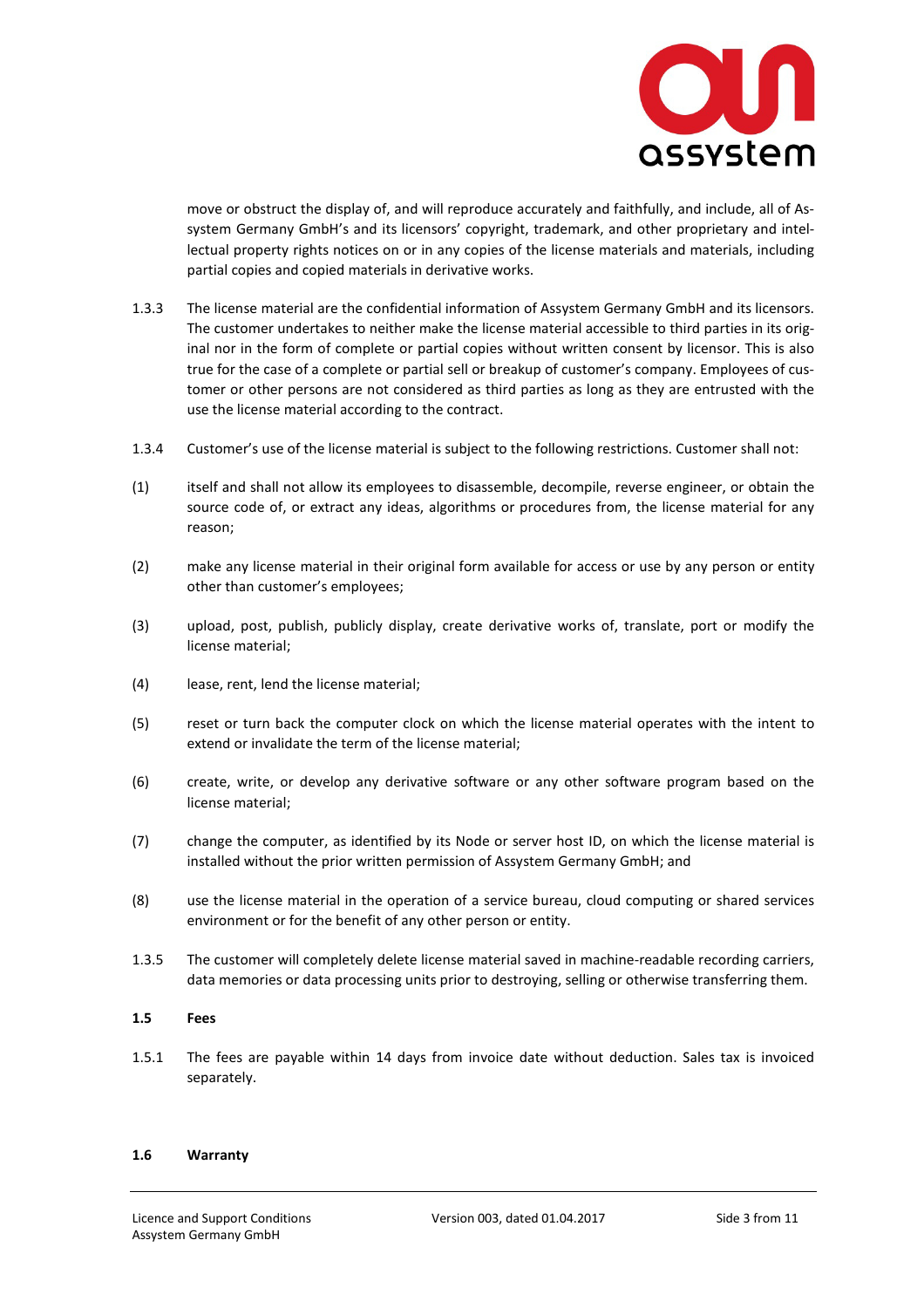

- 1.6.1 The parties agree that it is not possible to develop programs such that they are faultless for all application conditions. The licensor hands over a documentation at the latest state for the programs, indicating the purposeful use and the use conditions of the program.
- 1.6.2 For the program in the version handed over to customer, licensor warrants the contractual use in correspondence with the documentation valid at the time of distribution and in the form which is available for customer before conclusion of the contract. All other warranties, whether express or implied, are otherwise excluded. In the case of considerable deviations from the performance description reproduced in the documentation, licensor is authorized and committed to remedy, unless connected to unreasonable work. If licensor does not manage within a suitable period to rectify or circumvent the considerable deviations from the performance description by remedy such that the customer is enabled to a contractual use of the program, the customer can assert his legal rights to conversion or reduction. A limitation period of 12 months from handover of the license material applies.
- 1.6.3 The customer undertakes to make available to licensor reviewable documents on the kind and occurrence of deviations from the performance description and to cooperate in the containment of errors.
- 1.6.4 Warranty is not extended to deficiencies caused by deviations from the conditions of use intended for the program and indicated in the performance description. It is also not extended to copies of the license material made by customer.
- 1.6.5 All licenses to the license material are subject to the End of Life Policy set forth in this Section ("End of Life Policy").

Assystem Germany GmbH may announce at any time that it is discontinuing the, or a version of the, license material ("End of Life"). Assystem Germany GmbH will provide customer with reasonable notice of such End of Life by prominently posting the announcement on Assystem Germany GmbH's then current web site and designate the license material to be discontinued ("Discontinued Software"). In addition, Assystem Germany GmbH may notify the Customer in writing of the End of Life of such Discontinued Software. Starting from the date of posting of the announcement on the web site ("EOL Date"), Assystem Germany GmbH will, twenty-four (24) months after the EOL Date and continuing there-after, have no obligation to make available, provide, or grant licenses, or renew existing licenses, for the Discontinued Software.

Customer acknowledges and agrees to Assystem Germany GmbH's right to implement the End of Life Policy for the license material and understands that the granting of the license to the license material is subject to such End of Life Policy.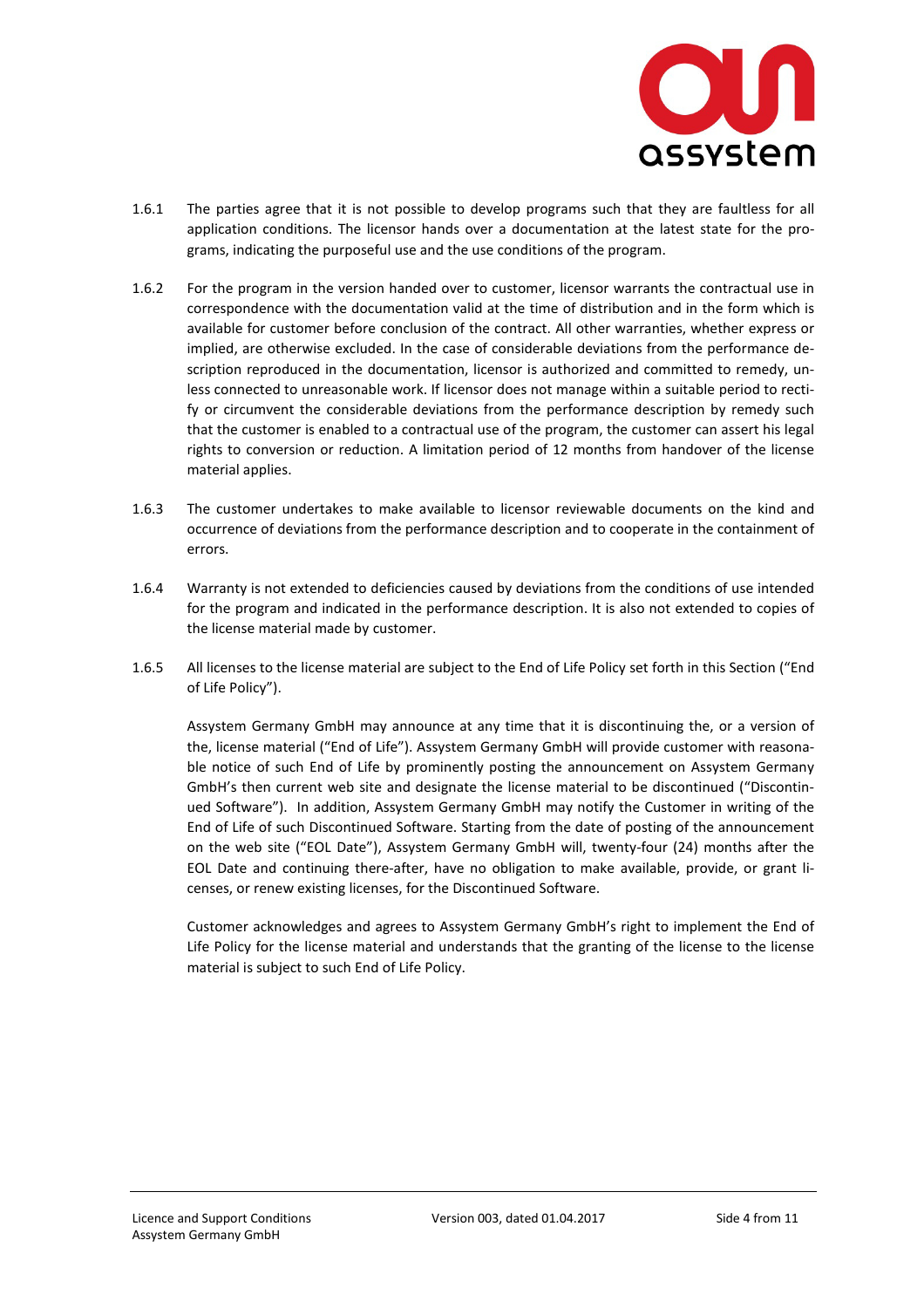

#### **1.7 Conditions of use**

- 1.7.1 The license material leased to customer was developed for the use on certain data processing units and for the interaction with certain other programs. These conditions of use are indicated in the documentation.
- 1.7.2 In case of use of the license material without complying with the conditions of use under no. 1.7.1, the obligation of warranty under no. 1.6 is forfeited.

#### **1.8 Protective rights of third parties**

- 1.8.1 As far as third parties raise claims against customer derived from an infringement of a commercial protective right or copyright by the contractually used license material in the Federal Republic of Germany, licensor will either provide the customer with the right to further use the license material, replace the license material or modify it such that it no longer infringes third party's rights, or will reimburse to customer an amount based on a linear amortization of the license material over three years from handover, as selected by them and at their own expense. Such remedy shall be customer's sole and exclusive remedy against Assystem Germany GmbH and its licensors for infringement claims by third parties or customer. Any exceeding damage is to be compensated under the precondition of no. 3.4, if applicable.
- 1.8.2 The licensor's liability is excluded, should the claims under no. 1.8.1. be based on programs or data made available by customer, or on the fact that the program or data sets contained therein are not used in a valid unamended original version supplied by licensor or under other conditions of use than indicated in the documentation or in connection with a use for which the program was not designed.

#### **1.9 Conditions for pre-release program versions**

- 1.9.1 As long as the customer receives pre-releases or beta-versions of the program the following provisions shall apply. A Pre-release of the program is a non-finished, not fully tested version of the program and may cause besides other problems functional errors, system breakdowns in software and hardware and loss of data.
- 1.9.2 Upon request of the licensor, the customer shall give back or destroy all copies of pre-release program version.
- 1.9.3 As far as not prohibited by law, the licensor shall not be liable for any special, consequential or incidental damages of any kind, including but not limited to lost data or lost profits or claims made against customer for infringement of third party property rights, resulting from the use of prerelease program versions, or caused by a defect, failure or malfunction of pre-release program versions.

#### **1.10 Conditions for institutions of education**

If the customer receives program version solely designated for use by institutions of education and their students, customer shall prove to meet the necessary certifications and standards of such an institution.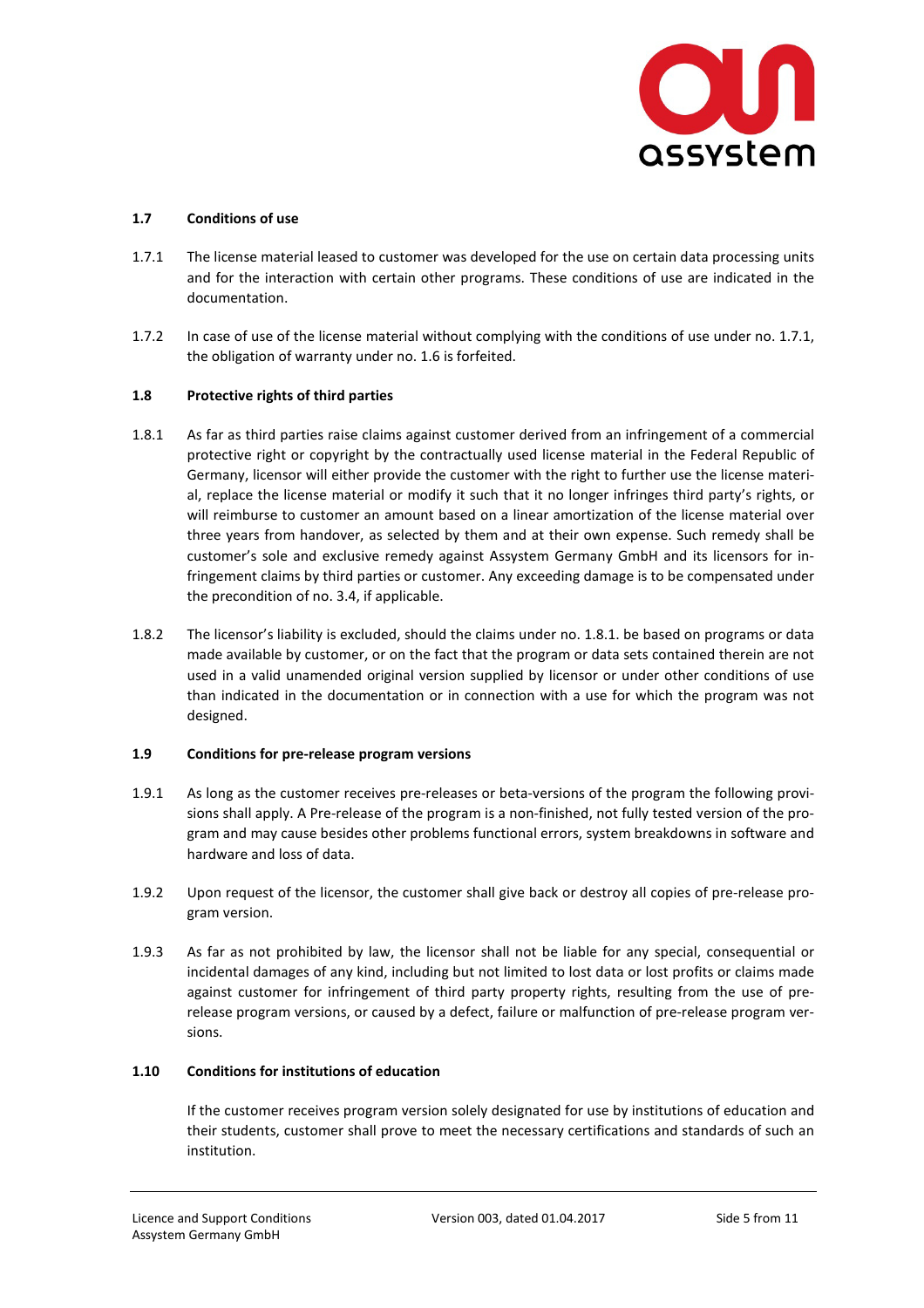

#### **1.11 Cancellation, restitution and deletion of license material**

- 1.11.1 The contract may be cancelled by both parties without notice for important reasons. This is in particular true in case of violation of the regulations under no. 1.2 "Extent of use" and no.1.3 "Protection of the license material".
- 1.11.2 With effectiveness of the cancellation, irrespective of its time and reason, customer undertakes to return the original and all copies and partial copies of the license material to licensor. In case of license material, recorded on machine-readable recording carriers of customer, complete deletion of the record replaces said restitution.

#### **1.12 Limitation, additional agreements**

 Claims on the basis of violations of regulations under no. 1.2 "Extent of use" and no. 1.3 "Protection of the license material" are forfeited 6 years after their accruement, all other claims from this contract 3 years after their accruement, unless shorter statutory limitation period are effective.

## **2 Support agreement**

#### **2.1 Contractual subject matter**

- 2.1.1 The licensor undertakes support of the programs according to the regulations of no. 2 of these conditions. The support comprises a maintenance service for maintenance of the programs' operability and for elimination of errors occurring in the programs; however, any impairment or interruption of operability cannot be excluded. Support is also extended to the documentations belonging to the programs.
- 2.1.2 Support is restricted to the installation of the programs on the DP units. If the installation site is changed in agreement with licensor, additional costs incurred during execution of support by the change of the installation site are paid by customer.

#### **2.2 Scope of Services**

- 2.2.1 The licensor performs a maintenance service at call to rectify errors and other deficiencies caused during the use of the programs indicated in the delivery note and/or become obvious in the assigned application documentation. An error applies if the program does not fulfill the functions indicated in the documentation, supplies wrong results, stops its execution uncontrolledly or otherwise does not operate customary, so that the use of the program is prevented or impaired. Other deficiencies are imperfections of the program, which do not impair its function. The non-recurrent information of customer's personnel on the extent and nature of the executed support work is part of maintenance service.
- 2.2.2 The licensor will have his employees take efforts to cause the quickest possible rectification of occurring errors of the software, in particular by qualified advise, information and explanation, if applicable also by contacting the programmer. To the above end, licensor has set up a "hotline" and will perform it during the course of the support contract under no. 2 of this agreement (in the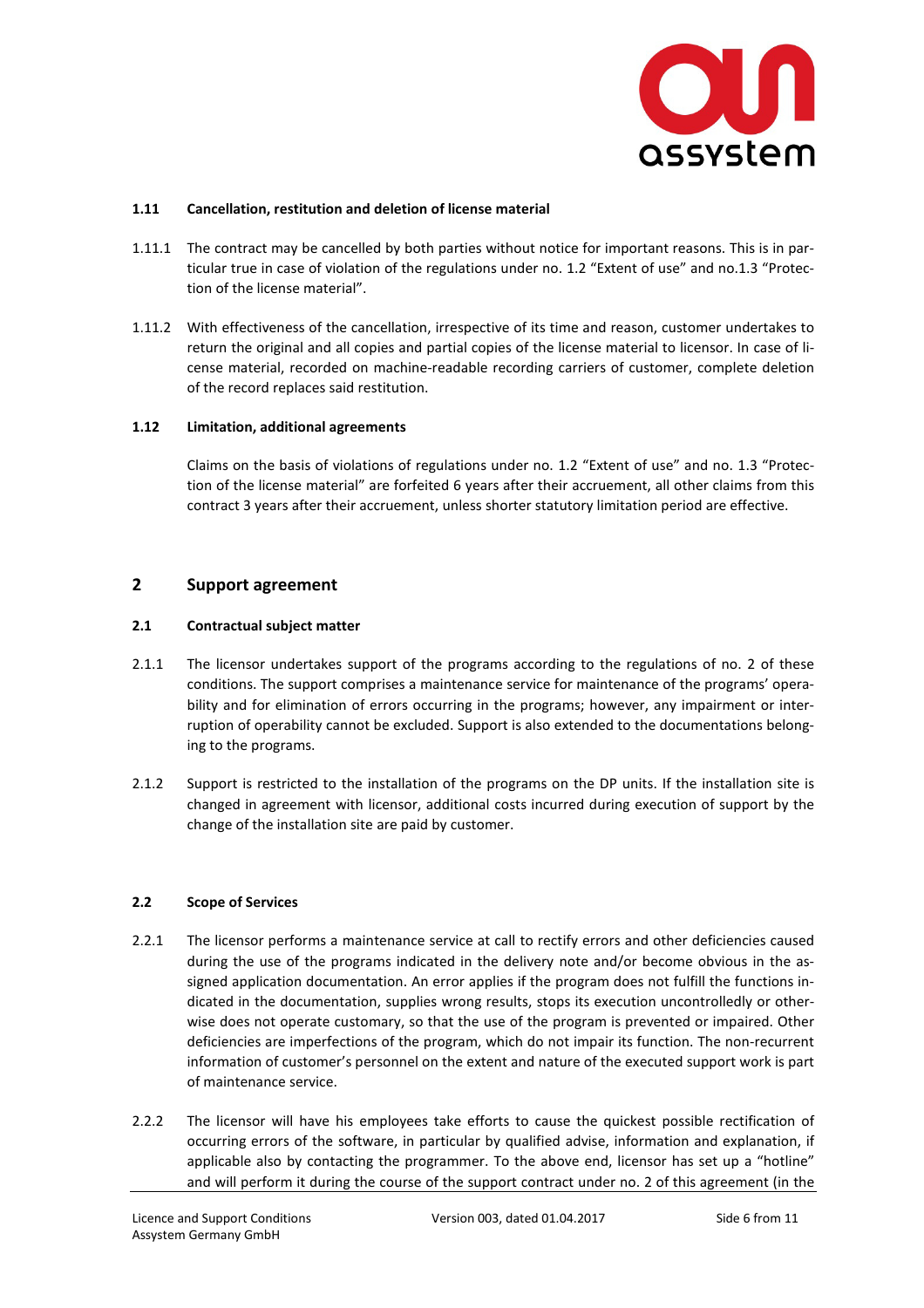

following support agreement). Said support services of licensor are generally provided in that he is telephonically or via other electronic means of communication at customer's disposal for information. Subject to an amended company or tariff work regulation, licensor is available for services from Monday to Friday, from 9 a.m. to 5 p.m. MEZ/MESZ, apart from his company holidays (December 24, to January 1) and apart for bank holidays.

- 2.2.3 The performance obligations only extended to the most recent software version released by licensor and to the directly preceding one. This is only true as far as customer had the possibility to get the changed software version at reasonable conditions. If customer modifies the software without being caused by licensor, licensor is released from his performance obligation under maintenance of the claim to the support compensation.
- 2.2.4 The licensor supplies the customer without additional fees with all standardized error rectifications, refinements and other expansions of the license material, handed over by the programmer for general handover to customer free of charge. The decision whether a software is handed over free of charge or whether the expansion is only made available against remuneration  $-e.g.$  if the function's extent is clearly changed – is in the sole discretion of licensor.
- 2.2.5 Not included in the support services are
	- a) maintenance outside the maintenance standby periods regulated in no. 2.2.2,
	- b) maintenance for programs not used under the conditions of use indicated by licensor,
	- c) maintenance for programs changed by programming at customer's side,
	- d) maintenance for program parts which are not part of the original version of the programs indicated in the delivery note,
	- e) maintenance for program parts the function of which depends on other programs, unless a corresponding support contract for these programs exists between customer and licensor, too,
	- f) change for program adaptations to the realization of which a re-programming of individually usable program modules is needed and purposeful according to the program's technology,
	- g) instruction of customer's personnel in excess of the framework indicated in no. 2.2.1.
	- h) designing or leasing programs or advisory activity thereon or on the use of DP units,
	- i) support services of licensor called by customer due to difficulties in the use of the software or other circumstances not caused by an error in the sense of no. 2.2.1. Among them are in particular cases of mal-operation, hardware faults, faulty power supply, accident and left-out implementations of corrections supplied by licensor,
	- j) other performances performed by licensor in consent with customer, not covered in no. 2.2.1 and 2.2.2 of this agreement.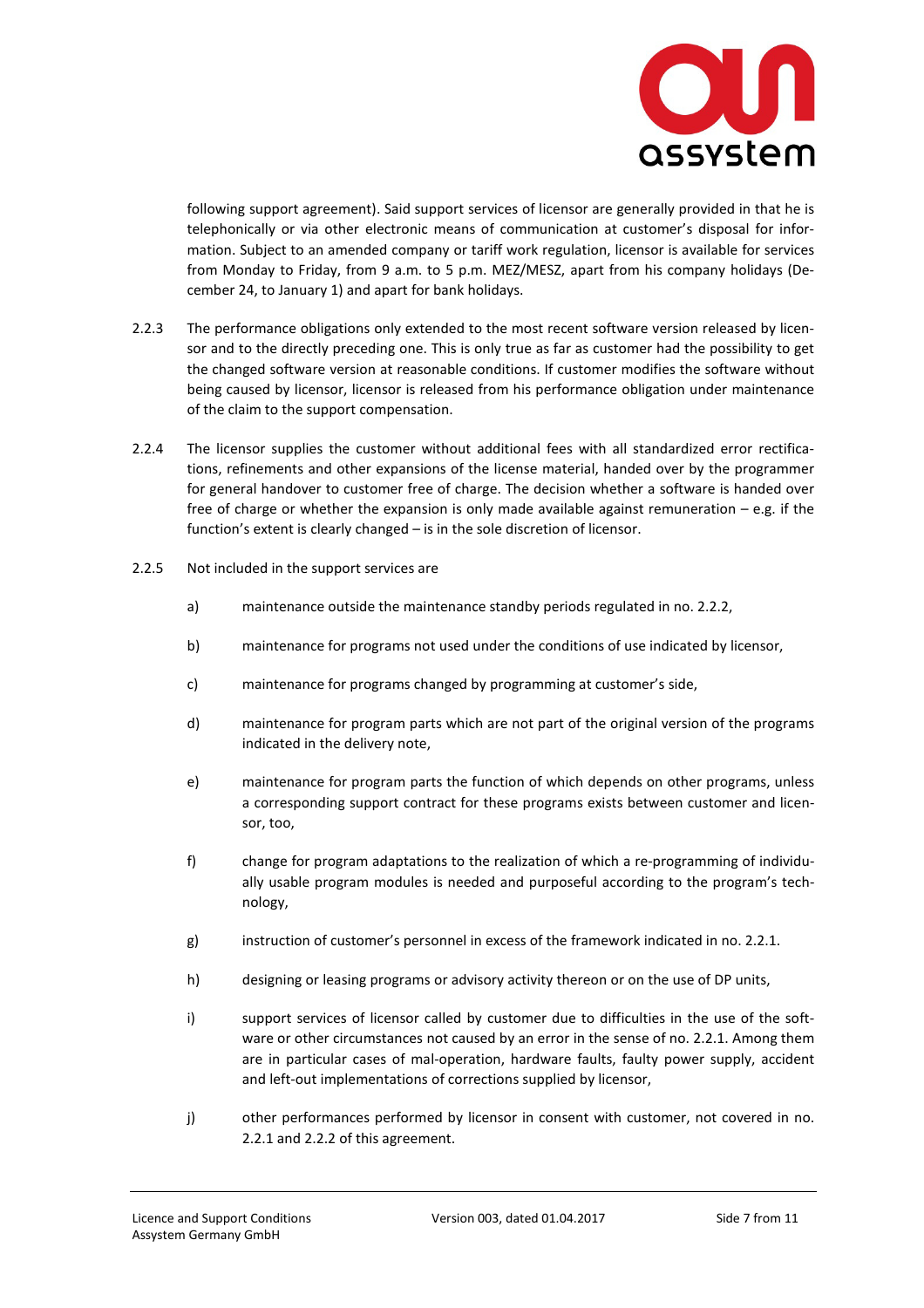

- 2.2.6 Additional services according to no. 2.2.5 will be effected by licensor on request of customer against separate invoice, if he has sufficient support personnel available at the time of calling. Billing is done according to hourly work on the basis of the commonly valid hourly rates of licensor at the time of calling.
- 2.2.7 As far as work is to be done at the installation site, travel expenses and hotel expenses are separately invoiced to customer.
- 2.2.8 The maintenance and support of computer programs of other producers mentioned in the delivery note are directed on the maintenance and support conditions of the respective producer. Claims in excess of these maintenance and support conditions relating to such computer programs of other producers cannot be asserted against Assystem Germany GmbH.

#### **2.3 Cooperation obligation of customer**

 The customer undertakes to support licensor's activity. In particular, he undertakes to generate all preconditions within his company sphere, which are required to orderly carry out licensor's performance, in particular

- a) to prevent calling services of licensor by personnel not authorized to call such performance,
- b) to immediately communicate occurring breakdown of the programs by the contact persons in charge,
- c) to specify these breakdowns in writing in a manner enabling review, and to documentation them and to transfer the document thereon to licensor, respectively to late-file the written note in case of telephonic contacting,
- d) to grant licensor free access and to enable him to use the equipment needed to give the performance.

 As long as customer does not comply with this obligation of cooperation, licensor is released from an obligation of performance, maintaining his right of remuneration.

#### **2.4 Remuneration and conditions of payment**

- 2.4.1 The licensor receives an annual flat-rate payment of the amount defined in the currently applicable price list for provision of the support services under no. 2.2.1 and 2.2.2. The claim to the flat-rate payment is not dependent on and in how far services were rendered. The flat-rate remuneration is due at the beginning of each year of the contract's duration. If the contract expires prior to the expiration of a complete contractual period, the time is proportionally calculated for every started month of this period. The invoices sent by licensor are payable within 14 days from receipt of the invoice, without deduction. All remuneration and cost reimbursements are to be paid plus the legal VAT.
- 2.4.2 The licensor has the right to change the remuneration by written announcement, maintaining a 6 weeks' deadline up to the end of each contractual period. Such amendment, however, is admissibly at the earliest for the second contractual period and must not exceed the previous 12 months' period's fees by more than 10%. If an increase of the fees or overhead by more than 5% of the pre-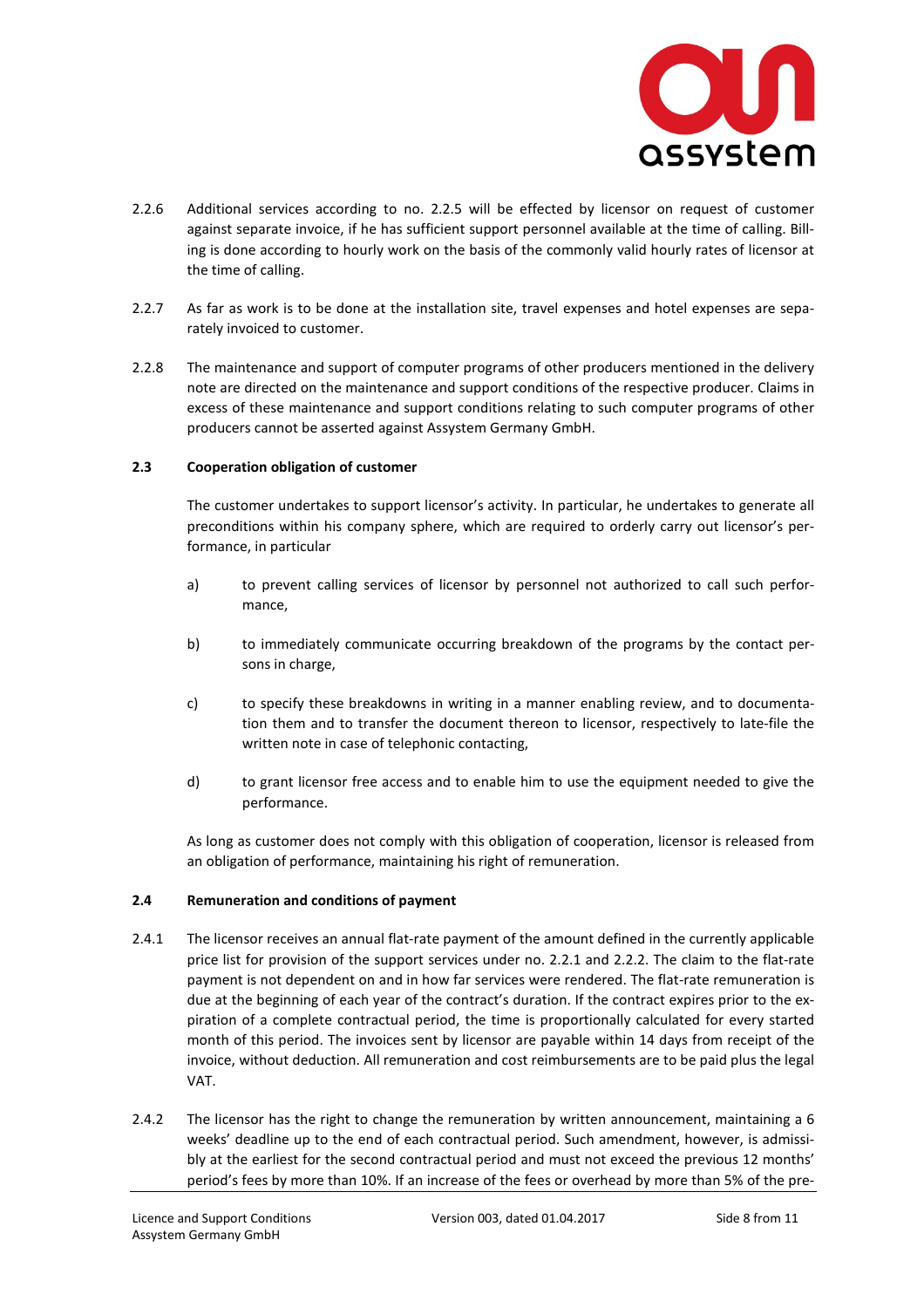

vious 12 months' period is done, customer may cancel the contract in writing at 3 months notice for the time of the increase, irrespective of other cancellation deadlines.

2.4.3 If the customer delays payment of due amounts, licensor is authorized to suspend the support services for the time of the delay, maintaining the remuneration claim. Further, licensor is authorized for the time of customer's delay to request delay interest amounting to the legal delay interest if user does not prove that in fact a lower damage was incurred on licensor.

#### **2.5 Rights in work results**

- 2.5.1 For the support of programs which licensor leased to the customer for use within a lease contract, licensor grants customer the right to use the work results of the contractual support works as part of this program for the time of the lease contract under the conditions of this contract. Any further-reaching utilization by customer is excluded. The licensor maintains all other rights to use, also the right to make identical work results available to third parties.
- 2.5.2 The work results of the support of customer's programs belong to the customer. Existing rights of third parties are unaffected hereby. The licensor is free to create similar work results for third parties.
- 2.5.3 Both contracting parties may freely dispose of ideas, processes, concepts and other technologies generated during the execution of the contractual support and entering into the work results according to no. 2.5.1. The same is true for know-how and experience gained during the execution of the contractual support works and the use of their results.

## **2.6 Duration of the contract**

- 2.6.1 The support contract starts with purchase order date and ends after a period of 12 months. It is expanded by 12 further months every time if it is not cancelled in writing at 3 months notice before the respective expiration.
- 2.6.2 The right to extraordinarily cancel the contract without notice for an important reason is unaffected. An important reason is in particular the delay of a not insignificant part of the remuneration to be paid by customer.
- 2.6.3 The support contract under no. 2 of this agreement ends in any case with termination of the license agreement under no. 1 of this agreement. It further expires if the contractual relations between licensor and programmer are terminated, and if no takeover of the support contract by programmer takes place.

## **3 Miscellaneous**

For the above no. 1 and 2, the following common conditions apply:

3.1 Offset or exertion of a right of retention against claims of licensor is only possible against legally determined or undenied claims.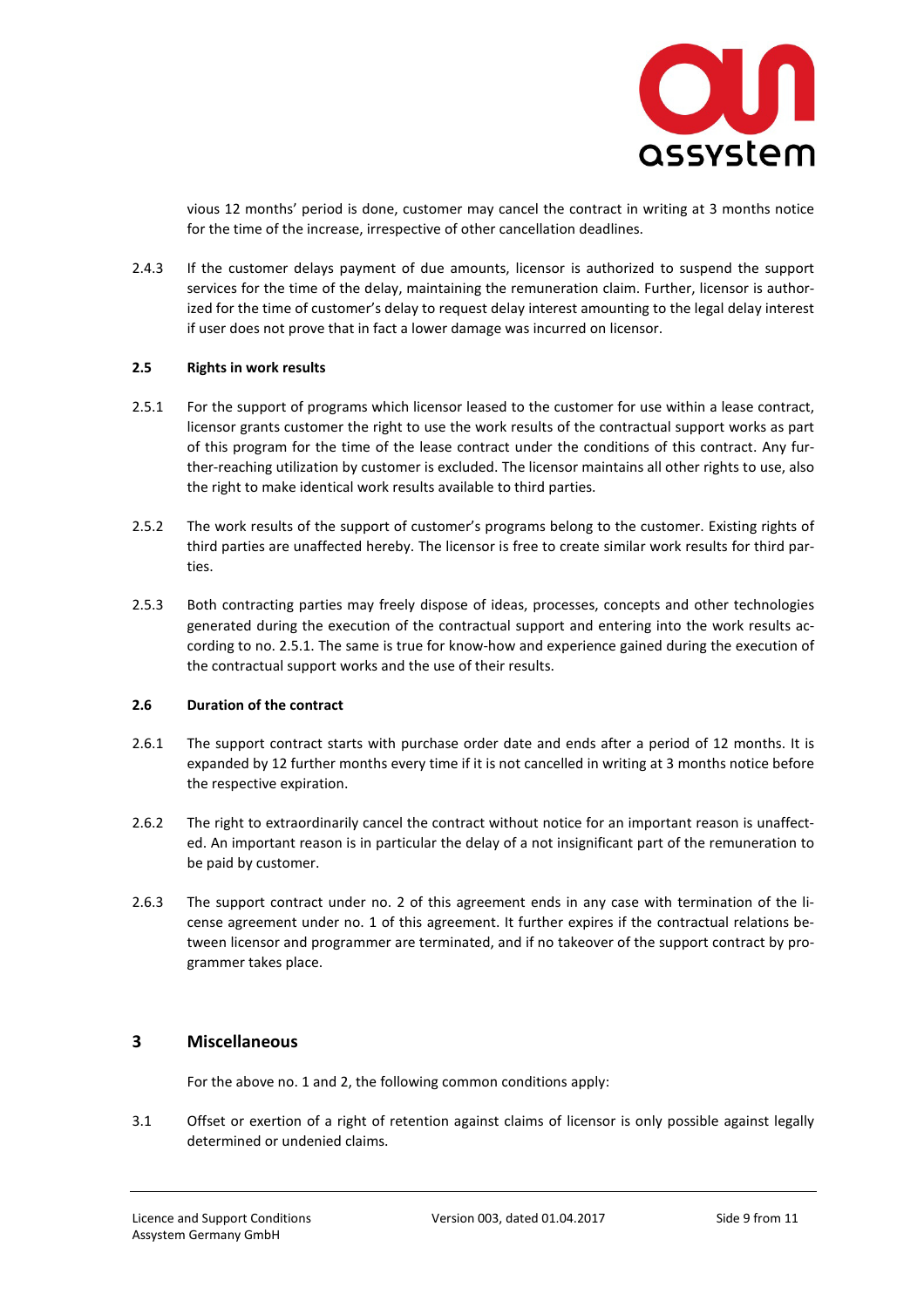

- 3.2 Changes and supplementations of this contract need to be in writing. This is also true for the agreement of revocation of the requirement of the written form. Oral additional agreements become ineffective with conclusion of the contract.
- 3.3 Rights and obligations from this contract cannot be transferred by customer to a third party without licensor's consent.
- 3.4 The licensor shall pay damages or replacement of futile expenses, for whatever legal reason (e.g. obligations from legal transactions and similar to legal translations, violations of obligation and unallowed activities) only and exclusively to the following extent:
	- a) Liability for intentional acts remains unrestricted.
	- b) In case of gross negligence, the licensor only assume liability to the amount of the typical damage foreseeable at conclusion of the contract.
	- c) As far as not prohibited by law, Assystem Germany GmbH and its licensors shall not be liable for any special, consequential or incidental damages of any kind arising out of relating to this contract, including but not limited to lost data or lost profits, or claims made against customer for infringement of third party property rights, or resulting from the use of license material. In no event shall the liability of Assystem Germany GmbH and its licensors exceed the amount of fees actually paid to Assystem Germany GmbH for the relevant license material.

 The licensor reserves the objection of contributory negligence. Client is in particular responsible for a regular backup of his data and a virus protection according to the current prior art.

 For violation of life, body and health and for claims from the product liability law, only the statutory regulations apply.

- 3.5 Both parties undertake to keep confidential any information or documents of the respective other party, which they learn of in relation of the license grant or with the support works, and which are characterized as business or company secret or which are obviously perceivable as such on the basis of other circumstances, and all company-internal events during the contract and after its duration. The same is true for personal data, covered by the regulations of data protection.
- 3.6 The customer shall not use, send or otherwise distribute the program in or to a country if this act constitutes a violation of German law and regulation concerning the export of goods and services. If the program is subject to export control, customer warrants that he is not subject of a country to which an export is not allowed according to German law and regulation. All rights of use for the program are licensed only under the conditions that these rights expire immediately if customer shall not apply to the aforesaid provisions.
- 3.7 The contractual relation shall be governed by German law only.
- 3.8 The place of delivery for the services owed from this contract is licensor's residence.
- 3.9 Jurisdiction is Munich.